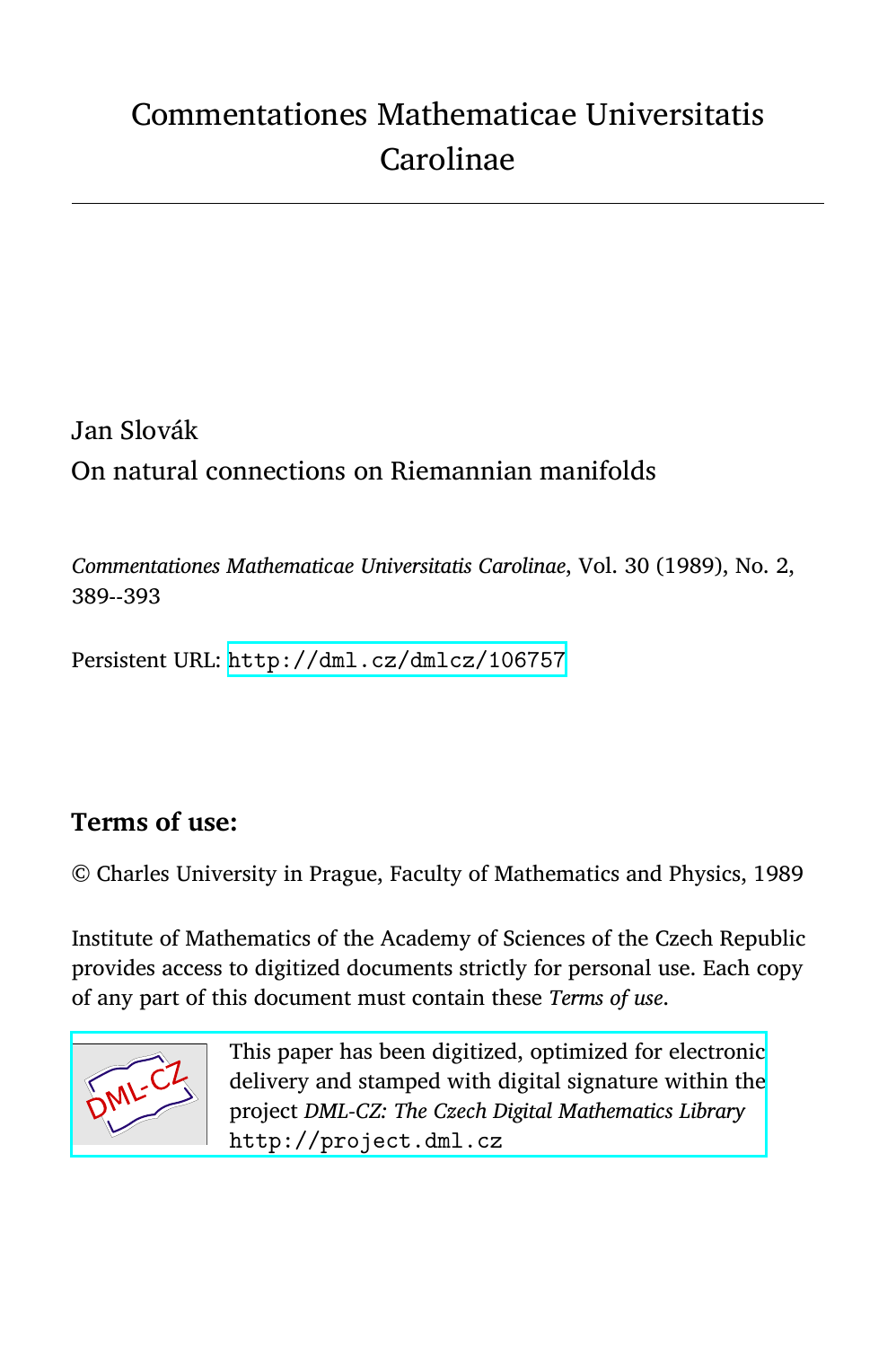### **On Natural Connections on Riemannian Manifolds**

JAN SLOVAK

*A batract.* T**h**e **a**i**m of th**i**s note** i**s to present a s**i**m**pl**e** p**roof of the un**i**queness of the Le**v**i**-Civita **connect**i**on among** all **natura**l **first or**d**er connect**i**ons on R**i**emann**i**an man**i**folds, w**i**thout any a**d**d**i**t**i**ona**l **assum**p**t**i**ons.** W**e a**l**so cons**i**der natura**lit**y** wit**h res**p**ec**t t**o or**i**entat**i**on** p**reser**vi**ng** i**sometr**i**es an**d **we show that** i**n th**i**s case the d**i**mens**i**ons** t**hree and one are except**i**ona**l.

*Keywords:* **natura**l **bun**dl**es, natura**l **o**p**erators, natura**l **connect**i**ons** 

*Claaaification:* **58A20, 53A55** 

The naturality of the Levi-Cività connection is a well known topic discussed by several authors, cf. [1], [2]. In [1], a natural connection is a rule associating a connection  $\Gamma_{(M,g)}$  to each Riemannian manifold  $(M,g)$  such that for any local isometry  $f : (M,g) \to (M',g')$ ,  $f^* \Gamma_{(M',g')} = \Gamma_{(M,g)}$ . One of the results in [1] reads, that the Levi-Civita connection is the only first order natural connection under some polynomiality assumptions. An equivalent, and probably more convenient, setting is the framework of natural bundles and natural operators due to A. Nijenhuis,[4]. This is pointed out in [2] and the uniqueness result is presented there without any polynomial assumption, but the authors assume the symmetry of the resulting connection. Their proof is based on the so called method of differential equations and involves rather technical manipulation with partial differential equations.

Let us recall that non-degenerate symmetric 2-forms of signature  $0 \leq s \leq m$  on an m-dimensional manifold M are sections of the value *RaM* of a first order natural subbundle of the natural vector bundle  $T^{(0,2)}$ , and the linear connections on M are sections of the value *QM* of a second order natural affine bundle *Q.* By definition, a natural operator  $\Gamma: R_{s} \to Q$  is a system of operators  $\Gamma_M: C^{\infty}(R_{s}M) \to C^{\infty}(QM)$ transforming pseudometrics into linear connections, such that for all manifolds  $M$ ,  $M'$ , for every local diffeomorphism  $f : M \to M'$ , and for every pseudometric g it holds  $\Gamma_M(f^*g) = f^*(\Gamma_{M'}g)$ . In order to describe all natural first order operators  $\Gamma: R_{a} \to Q$  we need to find all  $G_{m}^{2}$ -equivariant maps between the standard fibres of the first jet prolongation  $J^1R_s \mathbb{R}^m$  and of  $Q\mathbb{R}^m$ , where  $G_m^2 = \text{inv } J_0^2(\mathbb{R}^m, \mathbb{R}^m)$ . But remember, that if  $g$  is a pseudo-metric of signature  $s$  on  $\mathbb{R}^m$ , then in every normal coordinates at a point  $x \in \mathbb{R}^m$ 

$$
j^1g(x)=j^1g_s(x)\;,
$$

where  $g_s = \sum_{i=1}^{m-s} (dx^i)^2 - \sum_{m-s+1}^{m} (dx^i)^2$  is the canonical metric of signature *s*. Therefore by the definition of naturality we have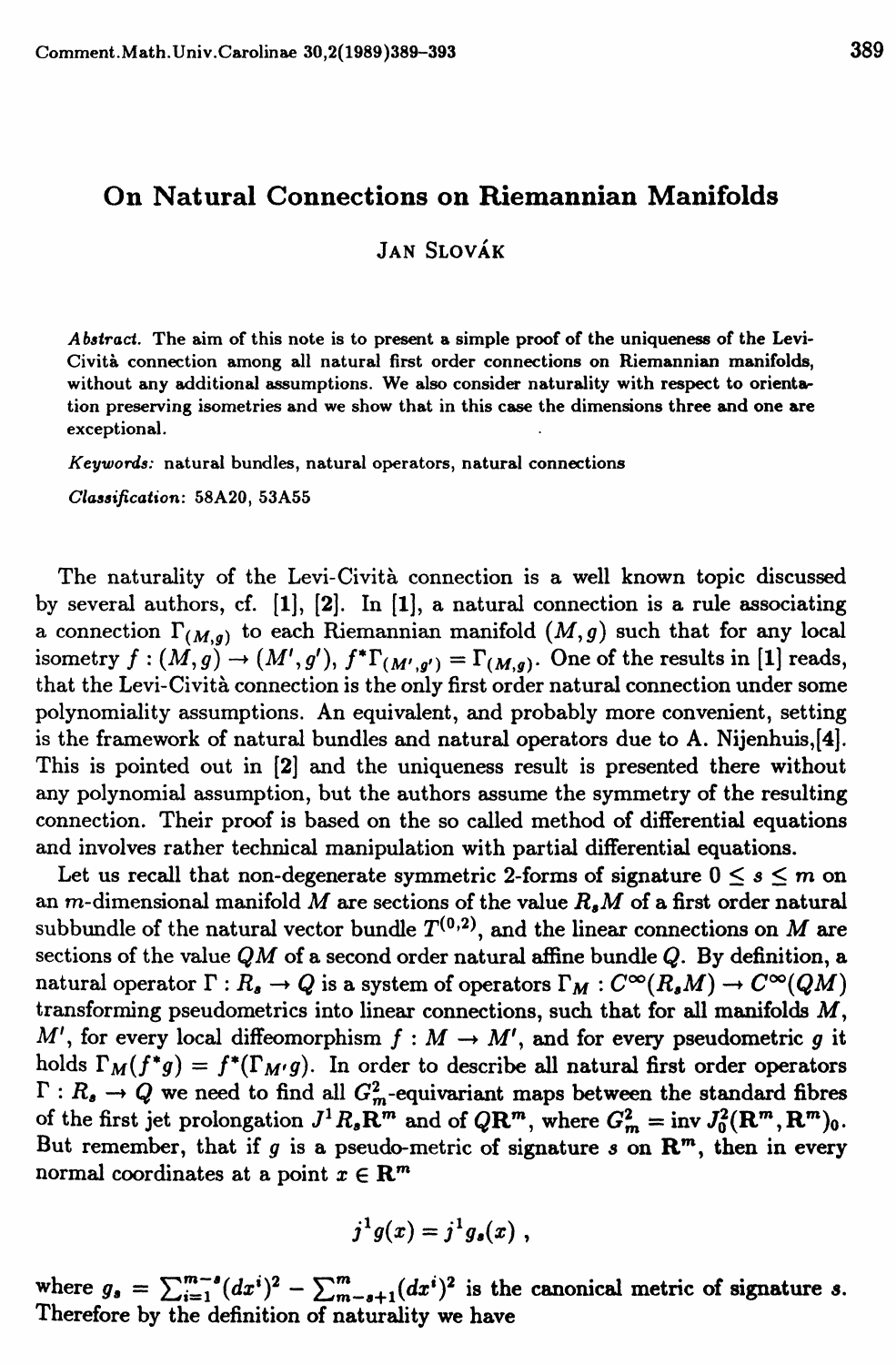**Lemma 1.** *If two first order natural operators on pseudometrics of signature s*  have the same value on the first order jet of the canonical pseudometric on  $\mathbf{R}^{\mathbf{m}}$  at  $0 \in \mathbf{R}^m$ , then they are equal.

In our considerations, we shall use only the induced  $G_m^1$ -equivariancy of the mappings between the standard fibres. So let us recall that the standard fibres of  $R_A M$ , or  $QM$ , with the induced action of the linear group  $GL(m, \mathbf{R}) = G_m^1$ ,  $m = \dim M$ , are the non-degenerate bilinear forms of signature  $s$  in  $\mathbb{R}^{m*} \otimes \mathbb{R}^{m*}$ , or the affine  ${\bf s}$  pace  ${\bf R}^m \otimes {\bf R}^{m*} \otimes {\bf R}^{m*}$ , respectively.

**Proposition 1.** Let  $T^{(p,q)}$  be the natural vector bundle of p-contravariant and  $q$ . *covariant tensors and let*  $\Gamma: R_a \to T^{(p,q)}$  be a first order natural operator. If  $p - q$  is *odd, then T is the zero operator, i.e. every pseudometric is mapped to the identically zero tensor.* 

**PROOF :** Let  $\gamma_{j_1 \cdots j_q}^{i_1 \cdots i_p} (j_0^1 g)$  be the coordinate expression of the  $G_m^2$ -equivariant map corresponding to  $\Gamma$ ,  $g$ <sup>*s*</sup> be the canonical metric with signature *s*. By Lemma 1, it suffices to prove that  $\gamma_{j_1,\ldots,j_q}^{i_1,\ldots,i_p}(j_0^1g_s) = 0$ . The induced  $G_m^1$ -equivariancy means that for every  $A = (a_j^i) \in G_m^1$ ,  $A^{-1} = (\tilde{a}_j^i)$ , it holds

(1) 
$$
a_{i_1}^{i_1}\cdots a_{i_p}^{i_p}\gamma_{r_1\cdots r_q}^{l_1\cdots l_p}(g_{ij},0)\tilde{a}_{j_1}^{r_1}\cdots \tilde{a}_{j_q}^{r_q}=\gamma_{j_1\cdots j_q}^{i_1\cdots i_p}(g_{r\delta}\tilde{a}_i^r\tilde{a}_j^s,0).
$$

Now, let us fix some indices  $i_1, \ldots, i_p, j_1, \ldots, j_q$  and let

$$
n(i) = \sum_{k=1}^{p} \delta_{i_k}^{i} + \sum_{k=1}^{q} \delta_{j_k}^{i}
$$

Since  $p - q$  is odd, there is some index *k* with  $n(k)$  odd. We choose such *k* and consider the transformation  $a_i^i = (-1)^{\delta_i^k} \delta_i^i$ , i.e. we change just the orientation of **the fc-th ax**i**s. Such transformat**i**ons belong to the** i**sotrop**y **group of the canon**i**cal**  metric  $g_{\rho}$ , so that (1) implies

$$
(-1)^{n(k)}\gamma_{j_1\cdots j_q}^{i_1\cdots i_p}(j_0^1g_s)=\gamma_{j_1\cdots j_q}^{i_1\cdots i_p}(j_0^1g_s).
$$

Since  $n(k)$  is odd, the proposition follows.

**Corollary 1.** *The Levi-Civita connection is the only first order natural connection.* 

**PROOF : S**i**nce the connect**i**ons are sect**i**ons of a natural affine bundle w**i**th the**  associated natural vector bundle  $T^{(1,2)}$ , the difference of every two natural connections is a natural tensor and therefore the zero operator.

**Let us remark, that we have used our knowledge of the Lev**i**-C**i**v**i**ta connect**i**on. The advantage of some other methods (e.g. the method of d**i**fferent**i**al e**q**uat**i**ons)** i**s that we get al**l **natural operators d**i**rectl**y **dur**i**ng some calculat**i**ons.** 

**At the end of this note, we d**i**scuss how the s**i**tuat**i**on might change** i**f we restr**i**ct the natural**i**t**y **cond**i**t**i**on to orientat**i**on preserv**i**ng morph**i**sms. That** i**s to sa**y**, for**  each oriented Riemannian manifold  $(M, g)$  we have to define a linear connection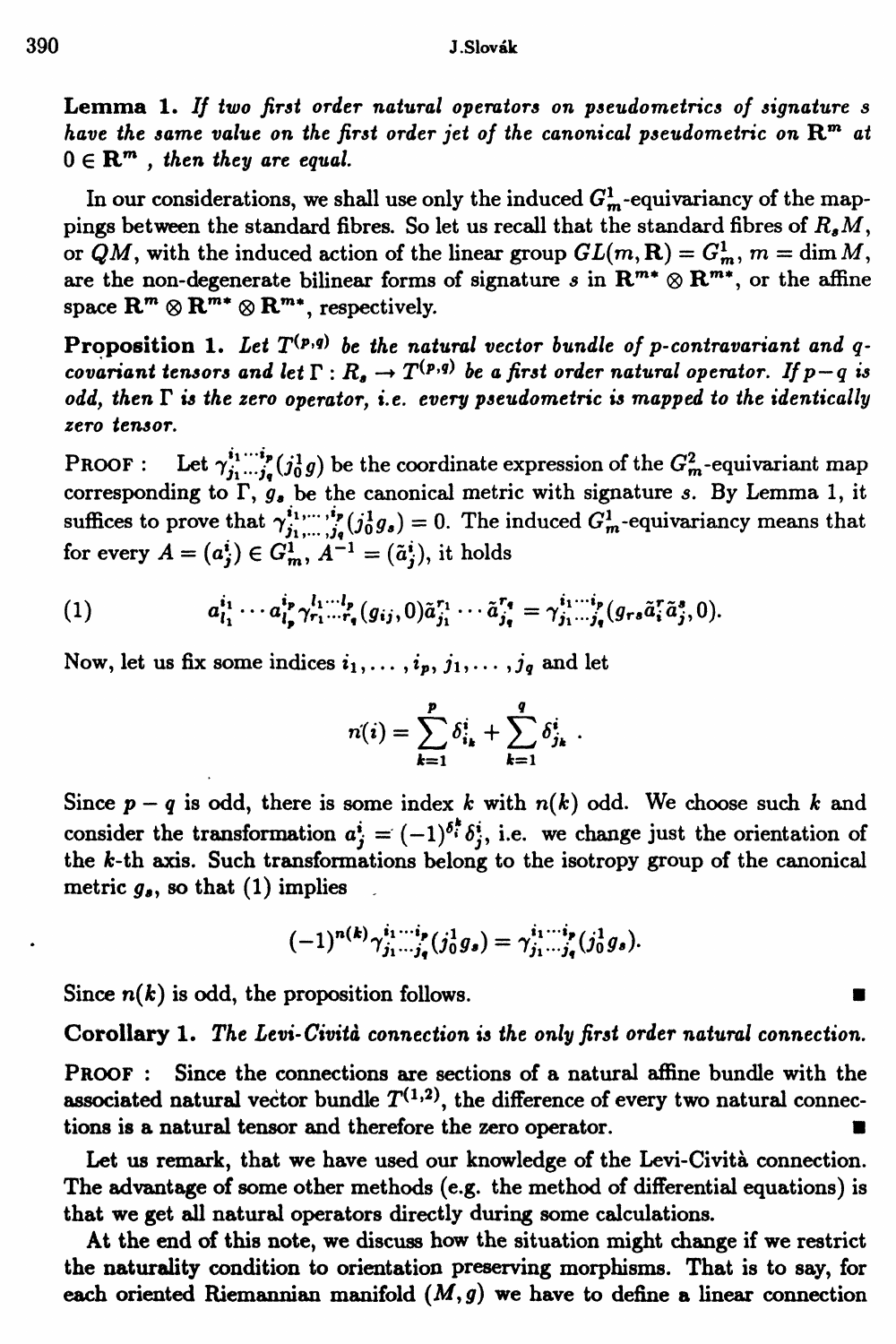$\Gamma_{(M,g)}$  and for every local isometry  $f : (M,g) \to (M',g')$  which preserves the orientations we require,  $f^* \Gamma_{(M',g')} = \Gamma_{(M,g)}$ . In the setting of natural bundles, we have first to change their domain category to the category of m-dimensional oriented manifolds and orientation preserving local diffeomorphisms. The whole general theory of natural bundles and operators does not estentially change and we only have to repeat the above considerations, but with the equivariancy restricted to the subgroup  $G_{m_+}^2 \subset G_m^2$  of the jets of orientation preserving local diffeomorphisms.

We remark that using the method of differential equations, one always works with the connected component of the unit of the group in question. That is why, solving the corresponding equations (see [2]) we are not able to get directly our Corollary 1, we could get only the following results.

**Proposition 2.** Let  $\Gamma: R_a \to T^{(1,2)}$  be a first order operator on pseudometrics *of signature s on oriented m\*dimensional manifolds, natural with respect to all orientation preserving morphisms. If*  $n > 4$  *or*  $n = 2$ *, then*  $\Gamma$  *is the zero operator.* For  $n = 3$  there is an one parameter family of such operators generated by the *vector product.* If  $n = 1$ , then there is an one parameter family with the coordinate *expression*  $\Gamma(g) = c\sqrt{|g|}, c \in \mathbf{R}$ .

PROOF : Let  $\gamma^i_{jk}(j_0^1g_s)$  be the  $G^2_{m}$ -equivariant map corresponding to  $\Gamma$ . According to Lemma 1, we may restrict ourselves to the values on the canonical metric  $q_a$ with signature  $s$  on  $\mathbb{R}^m$ .

If  $n = 1$ , then we deal with a function  $\gamma$  defined on positive or negative real numbers and the naturality condition gives

$$
\gamma(g) = c\sqrt{|g|} \qquad c \in \mathbf{R}.
$$

This clearly is a  $G_{1}^2$ -equivariant map, so that it gives rise to a natural operator for every  $c \in \mathbf{R}$ .

Now assume  $n \geq 2$  and let us denote

$$
c_{jk}^i = \gamma_{jk}^i(j_0^1g_s).
$$

We shall consider the linear transformations  $f_{p,q}: \mathbb{R}^m \to \mathbb{R}^m$  ,  $1 \leq p, g \leq m, p \neq q$ determined by the matrix

$$
a_j^i = (-1)^{(\delta_p^i + \delta_q^j)} \delta_j^i \ ,
$$

i.e. we change the orientation on the  $p$ -th and  $q$ -th axes. These maps are orientation preserving and belong to the isotropy group of the canonical pseudometric *ga.* Let us discuss the naturality condition for these transformations:

(2) 
$$
c_{jk}^{i} = (-1)^{(\delta_{p}^{i} + \delta_{q}^{i} + \delta_{p}^{i} + \delta_{p}^{k} + \delta_{p}^{k} + \delta_{q}^{k})} c_{jk}^{i}.
$$

For every choice of p,q we get a condition on the constants  $c_{ik}^i$ 

- (i) Assume  $i = j = k = p$ . Then (2) implies  $c_{jk}^i = 0$ .
- (ii) If all the indices *i*, *j*, *k*, *p* are different, i.e  $m \geq 4$ , and if we take  $q = i$ , then we get  $c_{jk}^i = 0$ .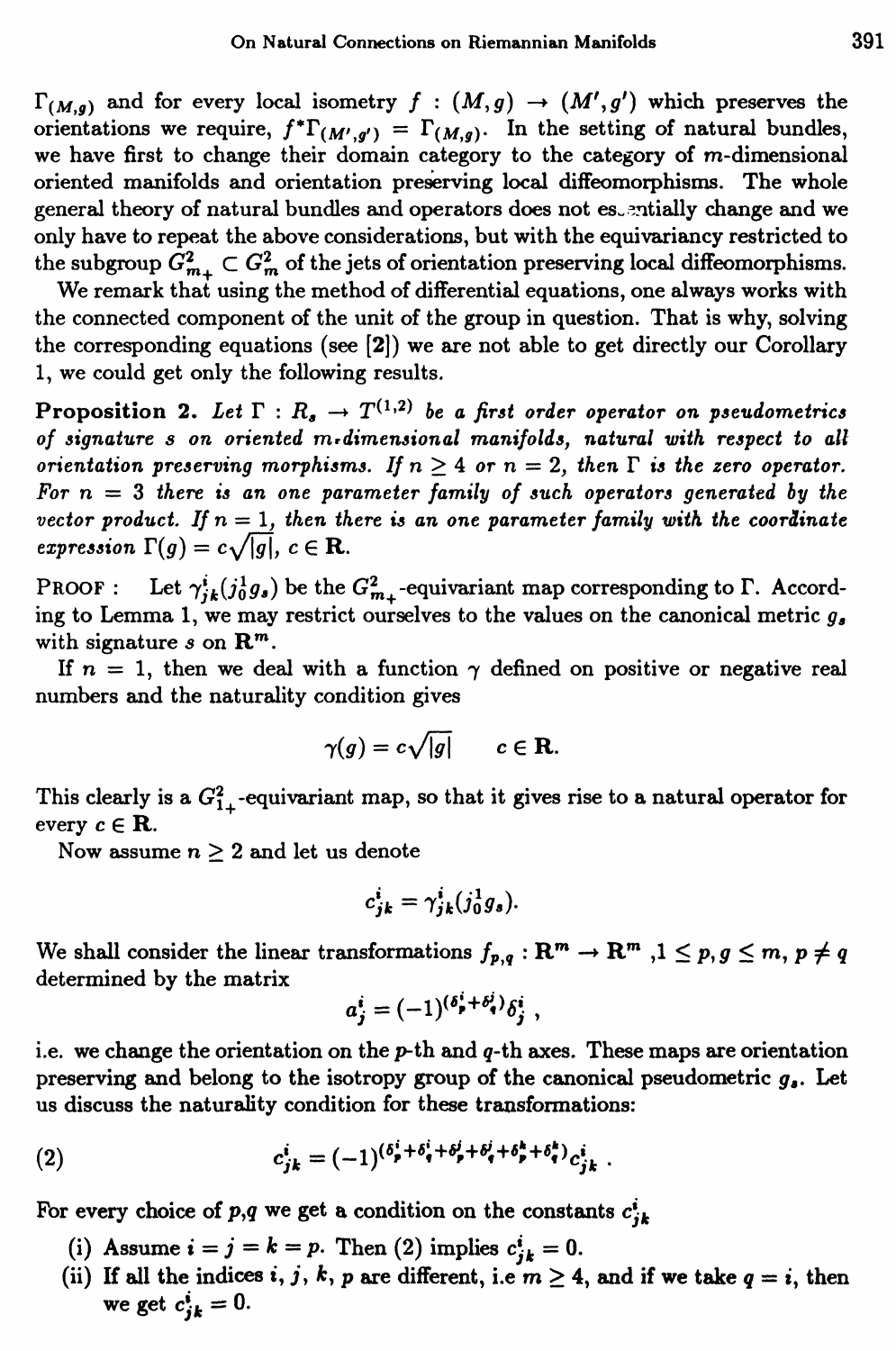- 
- (iii) Let  $i \neq j$ ,  $j = k$ ,  $i = p$ ,  $j = q$ . Then  $c_{jk}^i = 0$ .<br>(iv) Similarly,  $i = j$ ,  $j \neq k$ ,  $i = p$ ,  $k = q$ , or the relations  $i = k$ ,  $j \neq k$ ,  $i = p$ ,  $i = q$ , imply  $c_{ik}^i = 0$ .

So if  $m = 2$  or  $m \ge 4$ , we have proved that  $\Gamma$  is the zero operator. But if  $m = 3$ , then  $c_{ik}^i$  with all indices different might be non-zero.

Let us assume first the signature is 0 and consider the linear transformations with the following matrices

$$
(3) \qquad \qquad \begin{pmatrix} -1 & 0 & 0 \\ 0 & 0 & 1 \\ 0 & 1 & 0 \end{pmatrix} , \quad \begin{pmatrix} 0 & 1 & 0 \\ 1 & 0 & 0 \\ 0 & 0 & -1 \end{pmatrix}
$$

The naturality with respect to these transformations gives

$$
c_{23}^1 = -c_{32}^1 = c_{31}^2 = -c_{13}^2 = c_{12}^3 = -c_{21}^3
$$

In this way we have got just the components of the  $SO(3)$ -invariant tensor corresponding to the vector product in the Euclidean space  $\mathbb{R}^3$  and the conclusion in dimension 3 follows from Lemma 1.

If the signature is one we proceed analogously using transformations depending on a real parameter t

$$
\begin{pmatrix}\n-1 & 0 & 0 \\
0 & 0 & 1 \\
0 & 1 & 0\n\end{pmatrix}, \begin{pmatrix}\n\cosh t & \sinh t & 0 \\
\sinh t & \cosh t & 0 \\
0 & 0 & 1\n\end{pmatrix}, \begin{pmatrix}\n\cosh t & 0 & \sinh t \\
0 & 1 & 0 \\
\sinh t & 0 & \cosh t\n\end{pmatrix}
$$

As before, the naturality condition with respect to these transformations, together with the formula  $(\cosh t)^2 - (\sinh t)^2 = 1$ , imply the equalities

$$
c_{23}^1 = -c_{32}^1 = -c_{31}^2 = c_{13}^2 = -c_{12}^3 = c_{21}^3.
$$

Since the transformations (4) are generators of the isotropy group of the canonical metric, there is a uniquely determined  $G_m^1$ -equivariant map transforming metrics of signature 1 into  $(1, 2)$ -tensors, and we can apply Lemma 1.

If g is a metric of signature s, then the metric  $-g$  has signature  $3-s$ , so that the remaining two cases follow and the Proposition is proved.

Corollary 2. The Levi-Cività connection is the only first order natural connection with respect to orientation preserving local diffeomorphisms in dimensions different from one and three. All natural connections on three-dimensional pseudo-Riemannian manifolds of signature s form an one parameter family  $\Gamma = \Gamma_{\text{Levi-Civit\&}}$  $+cV, c \in \mathbb{R}$ , where V is the zero order operator induced by the vector product. In dimension one, there also is such one parameter family but then  $V$  means the zero order operator induced by the scalar product.

The simple method used in our proofs is powerful also in other situations, cf. [3], where similar technique appears independantly on the present paper.